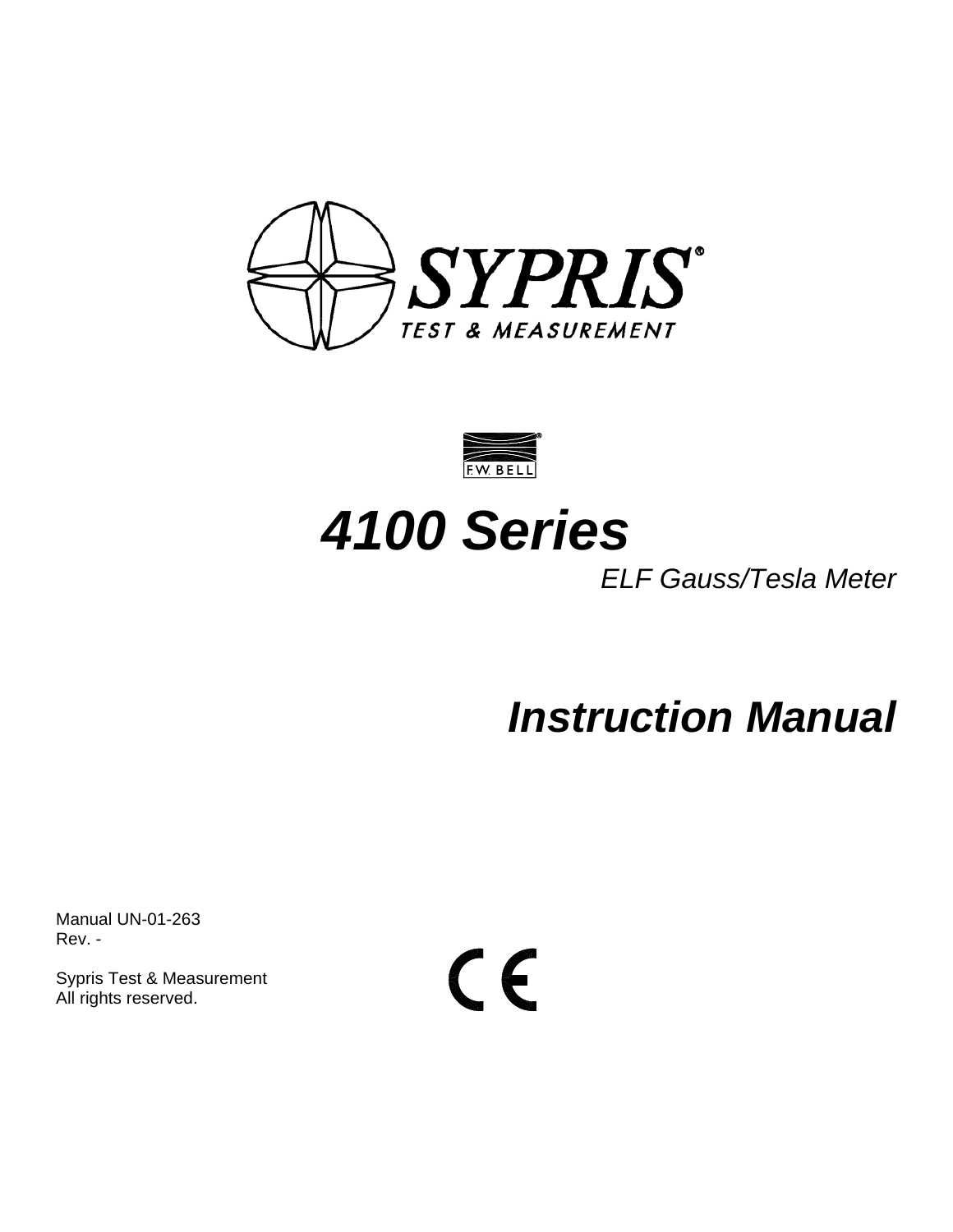# *Table of Contents*

| <b>SECTION-1 INTRODUCTION</b>           | $1 - 1$<br>$1 - 2$                     |
|-----------------------------------------|----------------------------------------|
| <b>SECTION-2 SPECIFICATIONS</b>         | $2 - 1$                                |
| <b>SECTION-3 OPERATING INSTRUCTIONS</b> | $3-1$<br>$3 - 3$<br>$3 - 3$<br>$3 - 3$ |
| <b>SECTION-4 SOFTWARE AND USB PORT</b>  | 4-1<br>$4 - 2$                         |
|                                         | $5-1$                                  |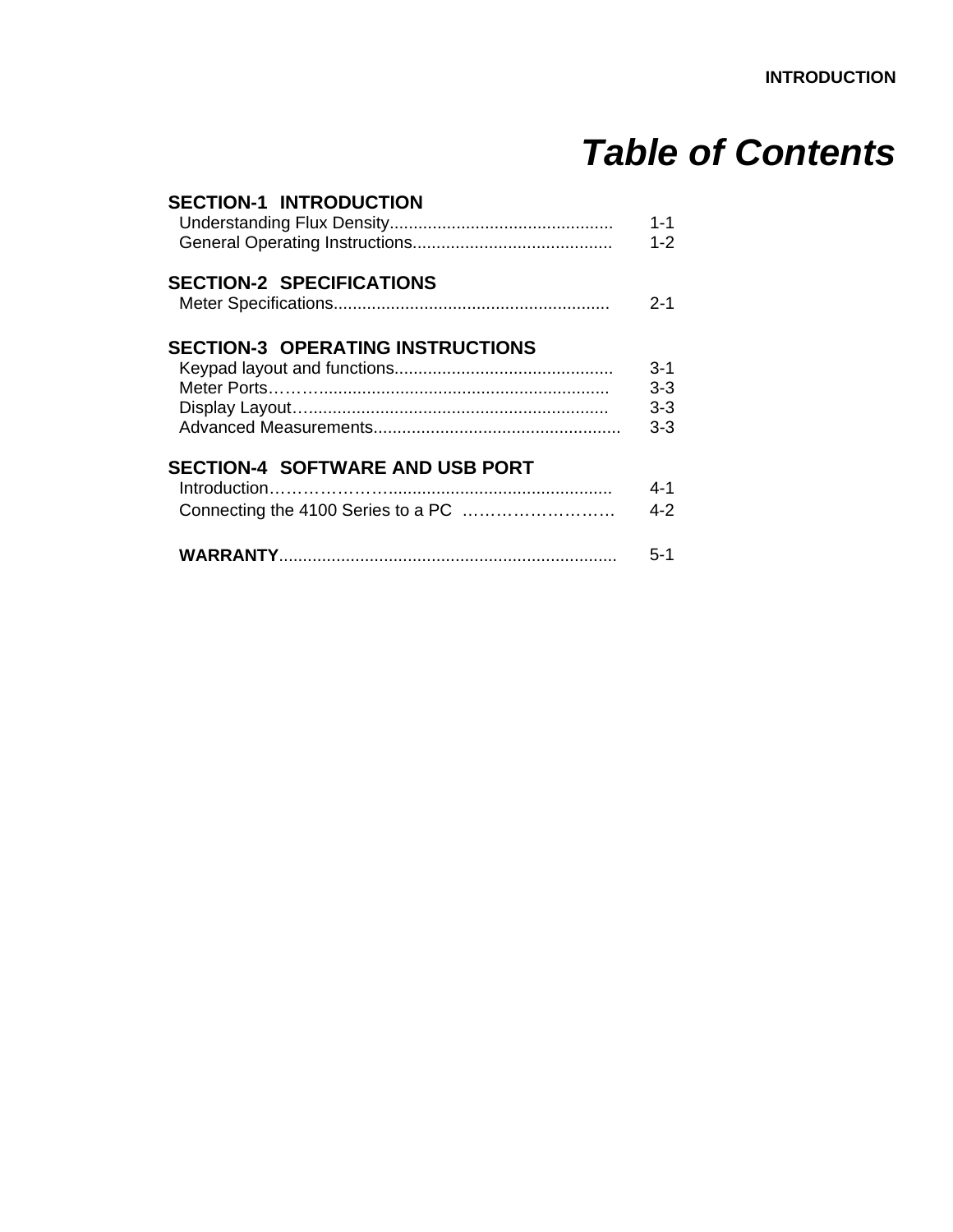# **Section 1 Introduction**

### **UNDERSTANDING FLUX DENSITY**

Magnetic fields surrounding permanent magnets or electrical conductors can be visualized as a collection of magnetic *flux* lines; lines of force existing in the material that is being subjected to a magnetizing influence. Unlike light, which travels away from its source indefinitely, magnetic flux lines must eventually return to the source. Thus all magnetic sources are said to have two *poles*. Flux lines are said to emanate from the "north" pole and return to the "south" pole, as depicted in Figure 1-1.



Figure 1-1 Flux Lines of a Permanent Magnet

One line of flux in the CGS measurement system is called a *maxwell* (M)*,* but the *weber* (W), which is 10<sup>8</sup> lines, is more commonly used.

Flux density, also called magnetic induction, is the number of flux lines passing through a given area. It is commonly assigned the symbol "*B*" in scientific documents. In the CGS system a *gauss* (G) is one line of flux passing through a 1 cm<sup>2</sup> area.

The more commonly used term is the *tesla* (T), which is 10,000 lines per cm<sup>2</sup>. Thus 1 tesla =  $10,000$  gauss 1 gauss  $= 0.0001$  tesla

Magnetic field strength is a measure of force produced by an electric current or a permanent magnet. It is the ability to induce a magnetic field "*B*". It is commonly assigned the symbol "*H*" in scientific documents. The unit of "*H*" in the CGS system is an *oersted* (Oe), but the *ampere-meter* (Am) is more commonly used. The relationship is

> 1 oersted = 79.6 ampere-meter 1 ampere-meter = 0.01256 oersted

It is important to know that magnetic field strength and magnetic flux density are not the same. Magnetic field strength deals with the physical characteristics of magnetic materials whereas flux density does not. The only time the two are considered equal is in free space (air). Only in free space is the following relationship true:

 $1 G = 1 Oe = 0.0001 T = 79.6$  Am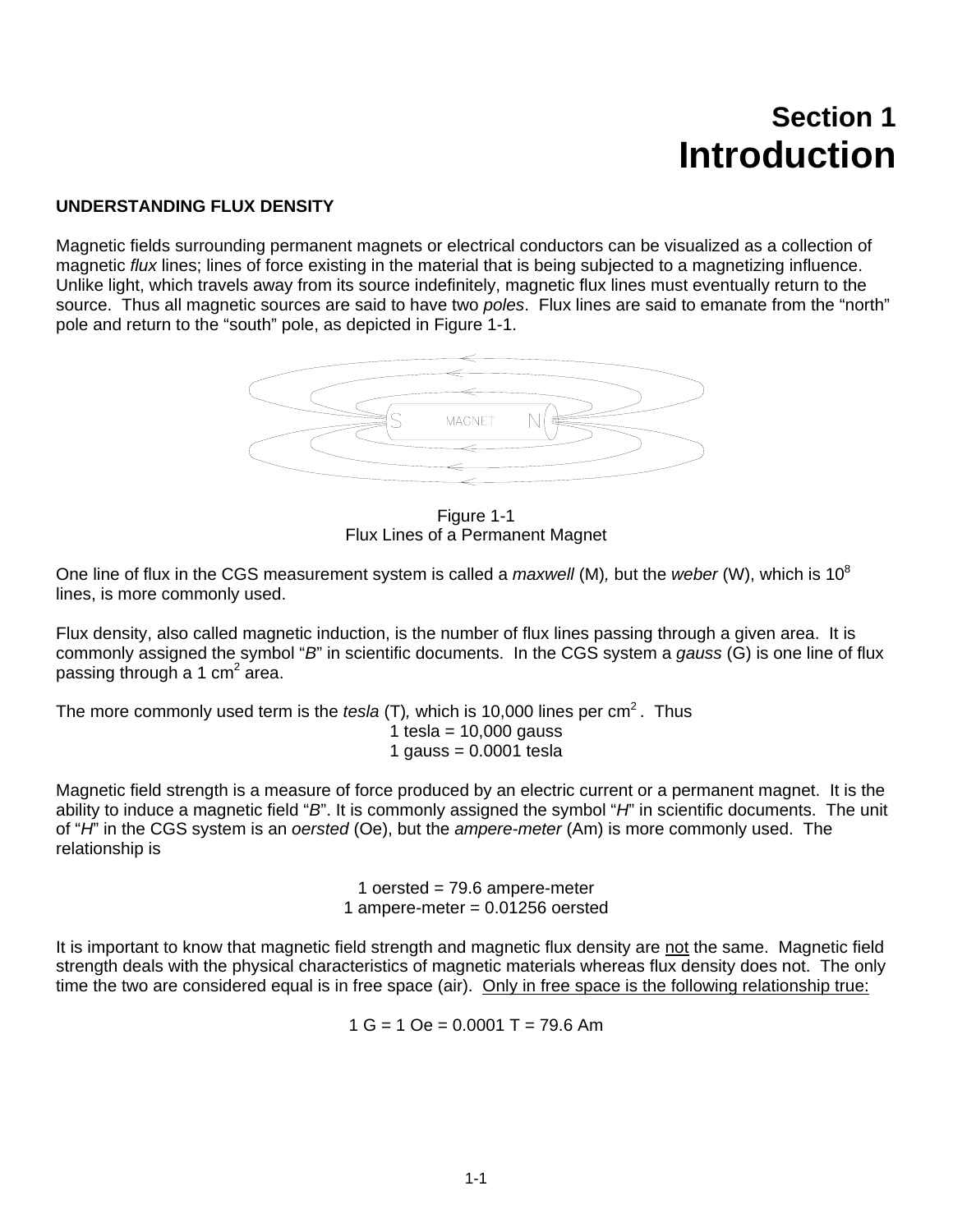### **General Operating Instructions and Application**

The 4100 Series ELF gaussmeter is designed to measure only AC magnetic fields. These include but are not restricted to the 50/60 Hz magnetic field emanating from power lines. ELF is an acronym similar to VHF or UHF as used for television band frequencies. ELF stands for **E**xtremely **L**ow **F**requency and is defined as the band of frequencies from 30 to 300Hz. Although this meter will measure fields considerably above and below those defined limits, this is usually the bandwidth of primary interest since most ELF magnetic fields are power line related and within this bandwidth.

To operate the 4100 Series meters, first press the ON/OFF button and wait for unit to initialize. Unit will start up in the last state it was when powered off. Move the 4100 towards a source of ELF radiation. Most appliances that plug into a standard wall socket and have a motor or power transformer or that draw higher currents will emit magnetic radiation when turned on. You should notice a change in the displayed reading as you move closer to the source of a radiated magnetic field.

When you begin using the ELF gaussmeter, you will often find that the ELF field strength is strongest in one particular area. For example, your computer screen (CRT) may have its greatest field level directly in the back of it, thus affecting those around you. A bedside clock radio may emit a higher field level from its side where the power supply circuitry is located. You can effectively reduce your exposure to ELF magnetic fields by first locating the areas in your home or workplace where levels are the highest, and then by rearranging your living space in a way that minimizes your exposure.

Hold the meter in front of and around the source of magnetic radiation, and position the meter in various locations until a maximum reading is obtained. Both the 4180 and the 4190 are three-axis meters and an individual axis can be selected. Take time to become familiar with this process and you will see that the reading displayed is greatly affected by the orientation of the meter when operating in single-axis mode. This is because the magnetic field not only has a magnitude or level but also a direction as well. The meter responds to the magnetic fields whose direction is aligned with the axis selected on the meter. Fields parallel in direction to the axis of the meter which has been selected will show a high reading in that direction and a low reading in others.

Always keep these important points in mind when using the meter:

(1) One single axis can be selected for finding the general direction of the field. When operating in single axis mode the position of the meter should be oriented in various directions until the maximum reading is obtained. (2) The maximum reading will give the true indication of field strength at that particular location.

(3) In 3-axis mode (XYZ) the 4100 will indicate the field strength, but no directional information.

The above process can be repeated at various locations to determine the area in the home or workplace where ELF magnetic fields are present. The Models 4180 and 4190 can assist you in locating the sources of ELF magnetic radiation in the home or workplace, and thus allow you to take prudent steps to reduce your exposure. As with most other forms of radiation, the level decreases as the distance from the source increases.

Under normal operating conditions, the unit will provide about 30 hours of continuous operation using Alkaline batteries, or 20 hours for NiMH rechargeable batteries. When the battery voltage falls below approximately 4.44 volts (1.11 volts per cell), a low battery indicator on the LCD will be activated. Most rechargeable cells have a nominal voltage of 1.2V compared to 1.5V for alkaline cells, therefore the useable time before a low battery condition is indicated will be shorter than for alkaline batteries. However, if the meter is used frequently, rechargeable batteries will generally be much more economical since they may be re-used many times. Batteries contain ferrous magnetic materials which can alter the sensitivity of field readings if removed. The meter was calibrated at the factory with batteries installed.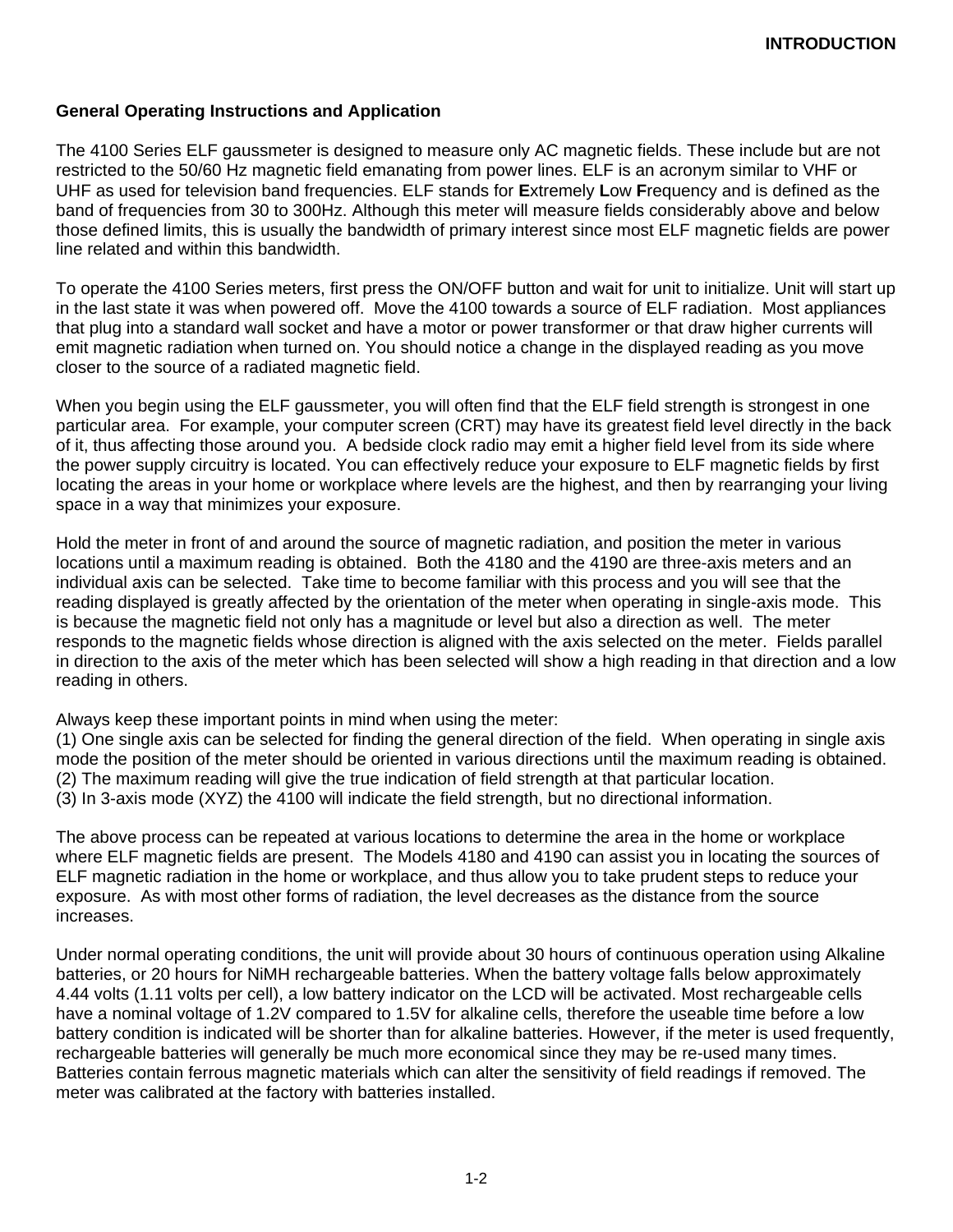# **Section 2 Specifications**

| <b>4100 Series Electrical Specifications</b><br><85% RH<br>$23 \pm 5^{\circ}C$ , |                                                         |                                                              |  |  |  |
|----------------------------------------------------------------------------------|---------------------------------------------------------|--------------------------------------------------------------|--|--|--|
|                                                                                  | <b>Model 4180</b>                                       | Model 4190                                                   |  |  |  |
| <b>Basic Accuracy</b><br>>4mG, 40-80 Hz)                                         | $(\pm 1\% + 1 \text{ digit})$<br>$(\pm 2\% + 1)$ digit) |                                                              |  |  |  |
| <b>Additional Angular</b><br><b>Directionality Error</b>                         | typically $<$ 1%                                        |                                                              |  |  |  |
| <b>Frequency Response</b><br>(Display and USB)                                   | 25 to 1200Hz, ±5%<br>20 to 2000Hz, ±15%                 |                                                              |  |  |  |
| Update Rate (Display)                                                            | 1000msec single axis, 1200msec 3-axis mode              |                                                              |  |  |  |
| <b>Measuring Range</b>                                                           | 0.1 to 599mG or<br>0.01 to 59.9 $\mu$ T                 | 0.1 to 1999mG or<br>0.01 to 199.9 $\mu$ T                    |  |  |  |
| Minimum Resolution                                                               | $0.1 \text{ mG}$ or $0.01 \mu T$                        |                                                              |  |  |  |
| Display Type                                                                     | <b>LCD</b>                                              |                                                              |  |  |  |
| <b>Digits</b>                                                                    | 3.5 digit                                               |                                                              |  |  |  |
| <b>Units of Measurement</b>                                                      | mGauss, µTesla                                          |                                                              |  |  |  |
| Analog Output<br>3.5mm, 2 conductor                                              | Full Scale = $2.0$ Vdc<br><b>NONE</b><br>or 1.0VacRMS   |                                                              |  |  |  |
| Sampling Rate<br>(Analog Output, AC)                                             | -Not applicable-                                        | 5k samples/sec                                               |  |  |  |
| <b>Analog Output Accuracy</b><br>(>4mG, 40 to 80Hz)                              | -Not applicable-                                        | $1.5\% \pm 2m$ Vdc (DC mode)<br>$2.0\% \pm 4m$ Vac (AC mode) |  |  |  |
| Analog Output<br><b>Frequency Response</b><br>(Referenced to 55Hz)               | -Not applicable-                                        | 25 to 1200Hz, ±5% ±10mV<br>20Hz to 2kHz (-3dB)               |  |  |  |
| <b>Communications Port</b><br>Type 'mini-B', 5 pos.                              | USB (2 readings/sec max)                                |                                                              |  |  |  |
| Data Logging Software                                                            | No<br>Yes                                               |                                                              |  |  |  |

| <b>Models 4180 and 4190</b>   |                                                  |  |  |  |
|-------------------------------|--------------------------------------------------|--|--|--|
| <b>Battery Type</b>           | 4 - AAA, Alkaline 1.5V or NiMH 1.2V              |  |  |  |
| <b>Battery Life (Typical)</b> | 30 hours for alkaline, 20 hours for 850mAh NiMH  |  |  |  |
| <b>Operating Temperature</b>  | $-10$ to $+50^{\circ}$ C                         |  |  |  |
| <b>Storage Temperature</b>    | $-20$ to $+60^{\circ}$ C                         |  |  |  |
| <b>External Power Supply</b>  | +5Vdc, 50mA minimum (part# 115003)               |  |  |  |
| for 120Vac                    | 2.5mm ID x 5.5mm OD, center post +               |  |  |  |
| Weight                        | Approximately 6.25oz (177g) (with batteries)     |  |  |  |
| <b>Size</b>                   | $4.7 \times 3.0 \times 1.45$ " (120 x 76 x 37mm) |  |  |  |
|                               |                                                  |  |  |  |

\*Specifications apply only when unit has alkaline batteries installed.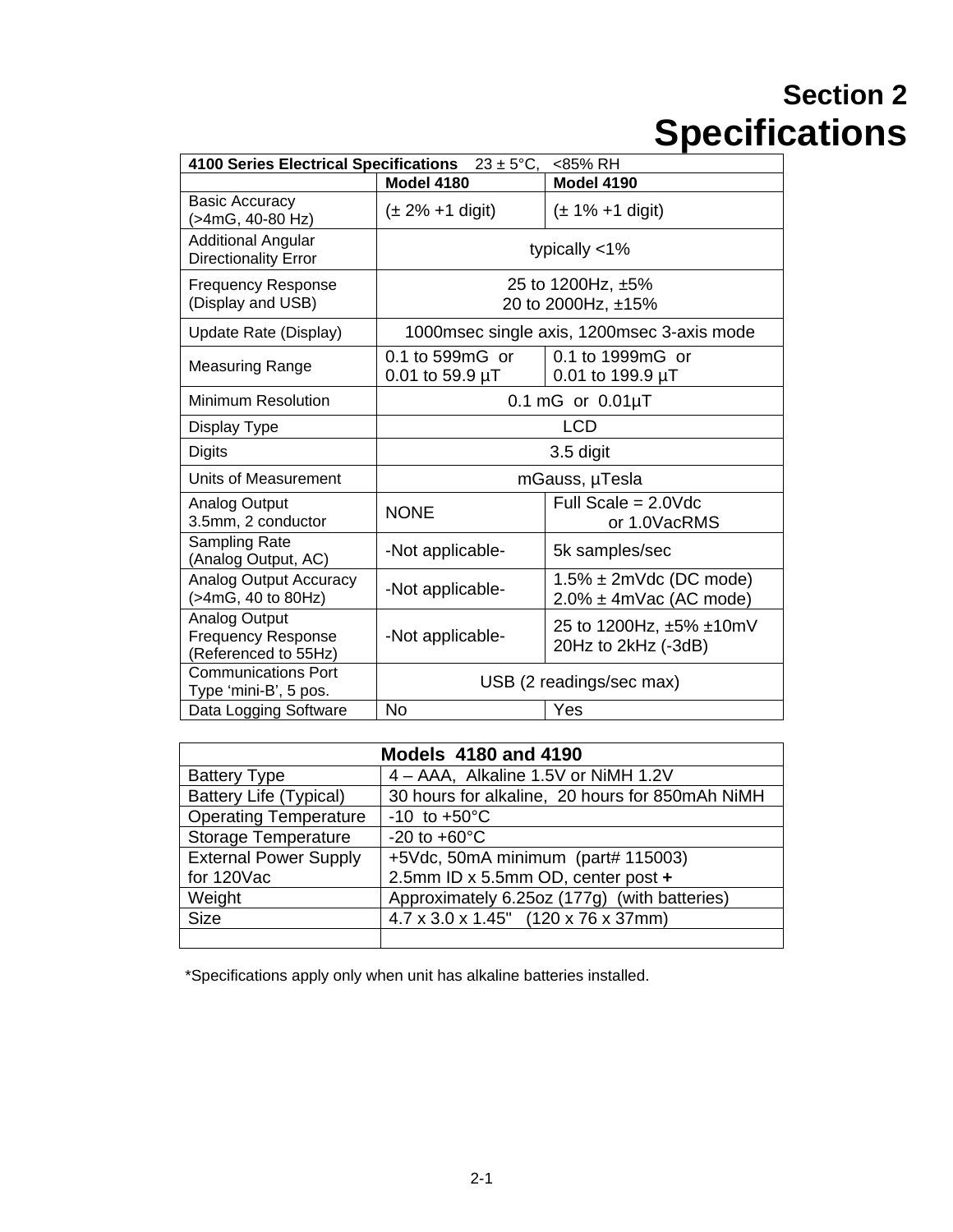# **Section 3 Operating Instructions**



**Figure 3-1 Model 4190 shown** 

## **Keypad Layout and Functions**

- **1 ON/OFF Button**. Pressing this key will turn on the meter. As the meter boots up it will emit a short audible beep, display "ELF", the model number (4180 or 4190) and then the firmware version number. All LCD segments will then be activated and then deactivated as a check of the display. Finally the unit will enter into normal operating mode ready for use. Pressing and holding the ON/OFF key for approximately 2 seconds will cause the meter to emit 2 short audible beeps and then turn itself off. Do not continue to press the ON/OFF button after the two short beeps or the 4100 will remain on.
- **2 SHIFT KEY.** This key is used for activating the 4190's additional features (Hold / Reset and Analog Output). The model 4180 meter will not respond to this key since it does not have these features.
- **3 AXIS Select / RESET.** The displayed reading can be changed to show the X, Y or Z axis, or the vector summation of X, Y and Z by pressing the AXIS key. Model 4190 only: When the SHIFT key is pressed followed by the AXIS key, any readings from max/min hold are reset and the present field level is acquired as the new Min or Max reading.
- **4 UNITS / HOLD.** Pressing the UNITS key will toggle the units of measurement between µTesla and mGauss.

Model 4190 only: Pressing the SHIFT key followed by the UNITS key will select MIN hold mode. Pressing this key sequence again will select MAX hold mode, and a third time will turn off hold mode again. The currently held MIN or MAX reading may be reset with the SHIFT- RESET key sequence.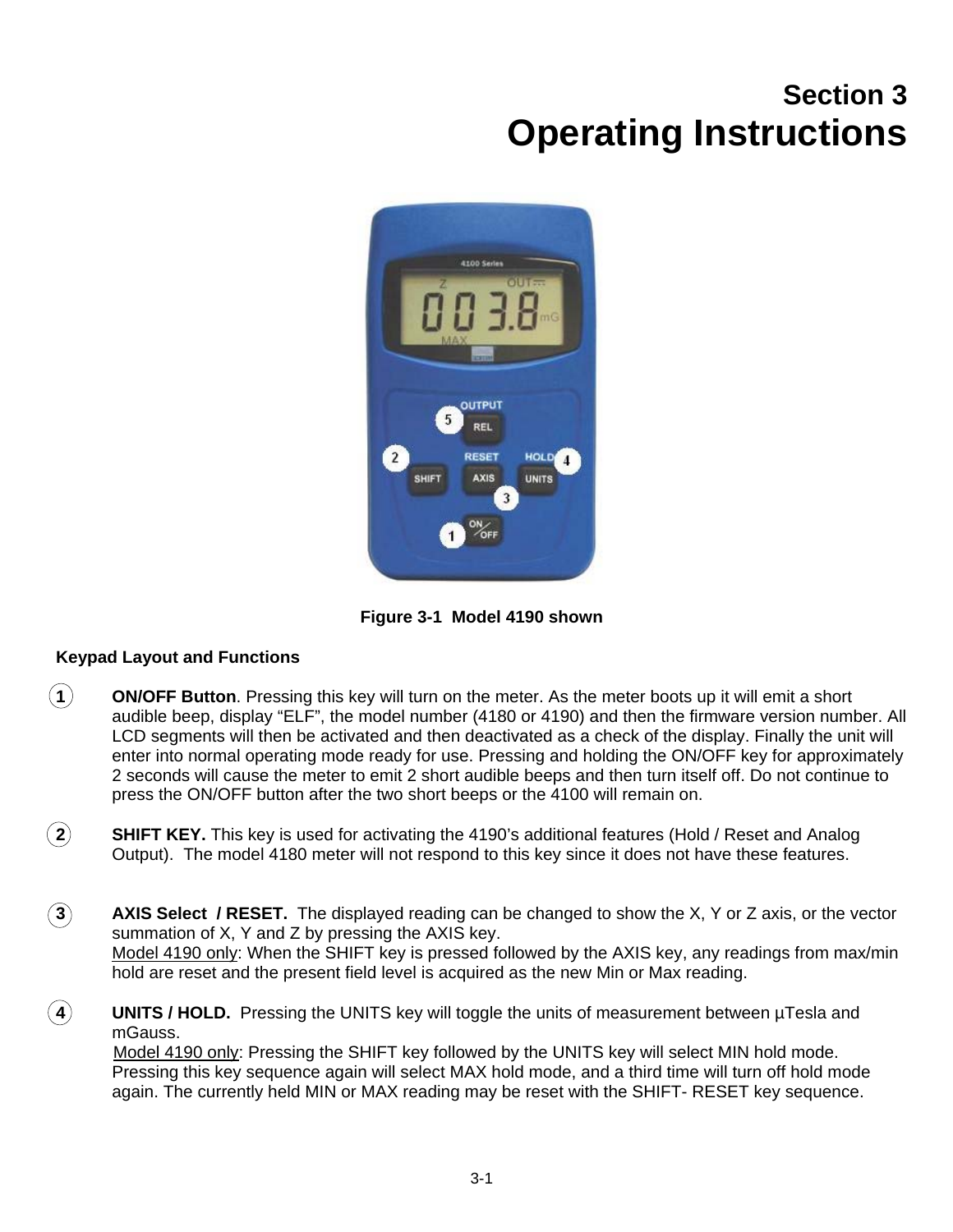$\tilde{b}$  **RELATIVE / OUTPUT.** When REL is selected, the meter will establish the present field level as the "new" zero point. This feature is useful for measuring field changes relative to a field level other than zero. Model 4190 only: By pressing SHIFT- REL, the analog output is activated and a DC or AC signal proportional to the field magnitude will be available at the analog output 3.5mm connector. The 4100 Series does not respond to DC fields, but a DC analog voltage output proportional to the field level is available and may be more easily connected to a data acquisition system or other equipment. Calibration is set to 2.0 Vdc full scale when the analog output is set to the DC mode ( OUT--- ). If the meter is operating on the low range then 2.0Vdc will correspond to 200mG or 20µT. If the meter is operating on the high range, then 2.0Vdc will correspond to 2000mG or 200µT. For example, 1.32Vdc could represent either 132.0mG or 1320mG depending which range the meter is on. The output when set to AC mode will be a time-varying signal which will allow the user to view the waveform on an oscilloscope if desired. The AC output is calibrated to 1.0VacRMS full scale and follows the typical frequency response curve as shown in Fig. 3.5. Just like the DC mode, the AC output signal voltage may represent different field levels depending on whether the meter is operating in low or high range.

### **Meter Ports**





- **6 USB Connector.** The meter can be connected to a PC via the USB 2.0 port. The 4190 can perform Data logging and be commanded through this port with the 4190 application software. Remote automation can also be performed through this port. The 4100 may also be powered from the +5 volt line of the USB connector, thus drawing its power from the computer to which it is attached.
- **7 Analog Output Connector. (4190 only)** A voltage signal representative of the magnetic flux density being measured is available at this connector which accepts a standard 3.5mm 2-conductor plug as commonly used in audio applications. The sleeve contact of the connector is circuit ground and the analog output signal is the tip contact. Loading of the output by any external equipment should be10 k $\Omega$ minimum to prevent erroneous readings.
- **8 External Power Connector.** The 4100 series accepts a 5 volt DC power supply wall adapter for power. This optional adapter is available from Sypris test & Measurement, Inc. Please call for pricing (part number 115003). Use of any other adapter could damage the meter and void the warranty.

**Powering the 4100 with multiple sources:** The 4100 can obtain power from any of 3 sources: batteries, USB port, or external AC adapter connected to the External power connector. If more than one of these sources is connected simultaneously, the power will be drawn from whichever source has the highest voltage. For example if the voltage of the 4 batteries totals 4.8 volts and the USB is connected (which has 5.0 volts) the power will be drawn from the USB port instead of the batteries. However if new batteries are at 6.0 volts, power would be drawn from them rather than the USB port which is only 5.0 volts.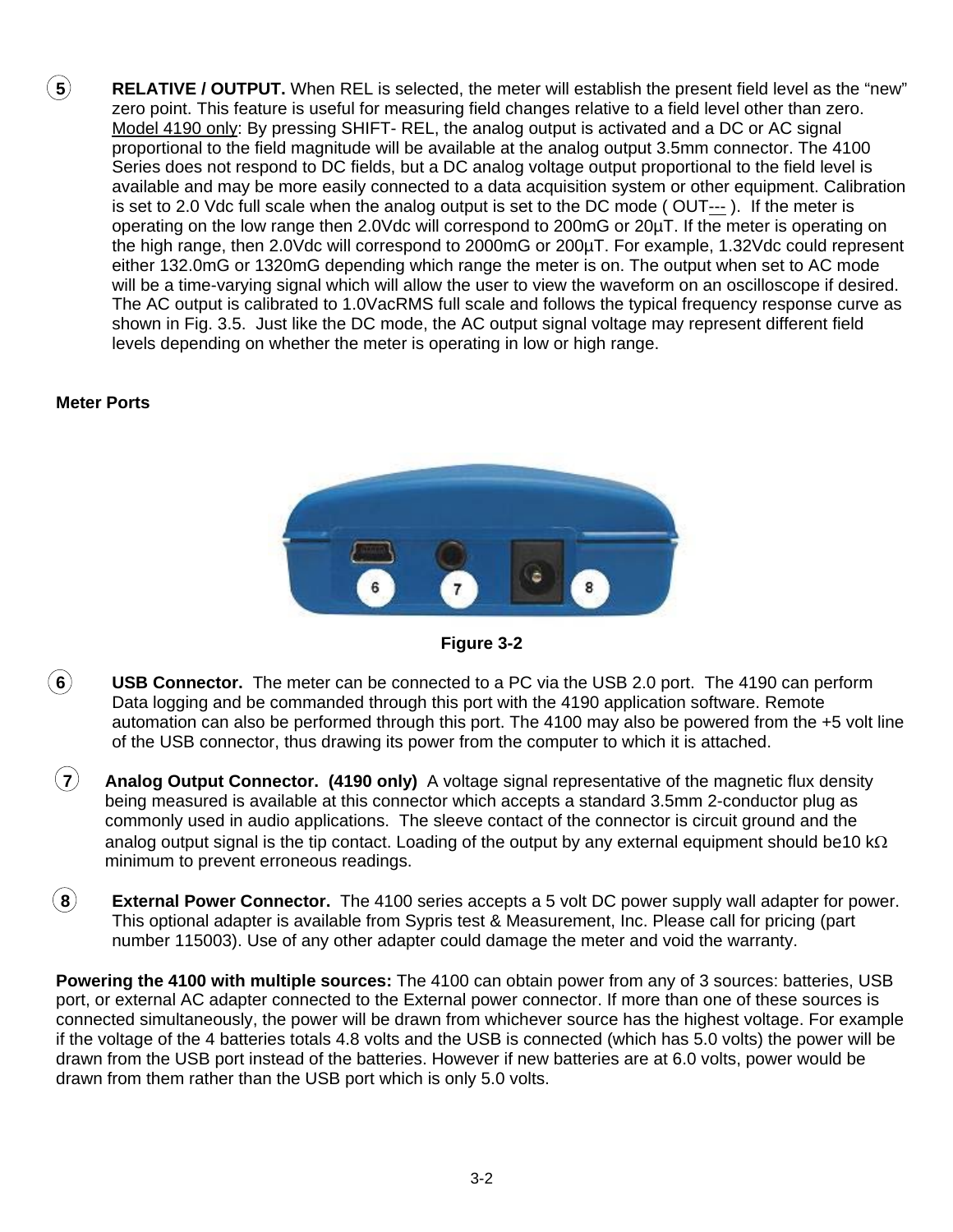# **Display Layout:**

The display legends on the LCD indicate the various operating modes and functions of the 4100 Series meter.



**Figure 3-3** 

**XYZ Axis indicator:** The selected axis is indicated on the top left hand corner of the display. When the unit is powered on, it will return to the last state it was in when last powered down. By pressing the AXIS button, the meter will switch through all three axes individually, and the sum of all three (XYZ). The physical orientation of the meter's measurement axes are shown in figure 3.4.



**Figure 3.4 Meter Axis Positions** 

**Low Battery Indicator:** The low battery indicator is activated when the battery voltage falls below approximately 4.44 volts. The indicator is found on the top center section of the display. See figure 3-3.

**UNITS:** The units for the field level readings are found on the right-hand side of the display. By pressing the UNITS key, the meter will toggle between µT or mG. This function is operational while the HOLD or REL functions are active. See figure 3-3.

**MIN / MAX (HOLD): (Model 4190 only)** When the HOLD function is activated with the SHIFT- HOLD key sequence, MIN will be shown in the bottom left hand side of the LCD. Pressing the SHIFT-HOLD sequence a second time will display MAX, and a third time will turn the HOLD mode off again. The meter will record the highest reading when in MAX HOLD mode (or the lowest reading when in the MIN HOLD mode) since the time HOLD was activated or the reading was RESET. This function can be used in conjunction with RESET. By pressing the SHIFT- RESET key sequence, the held reading will reset to the present level. See figure 3-3.

**REL:** When performing a relative measurement, the REL indicator will become visible on the bottom right-hand side of the display. See figure 3-3.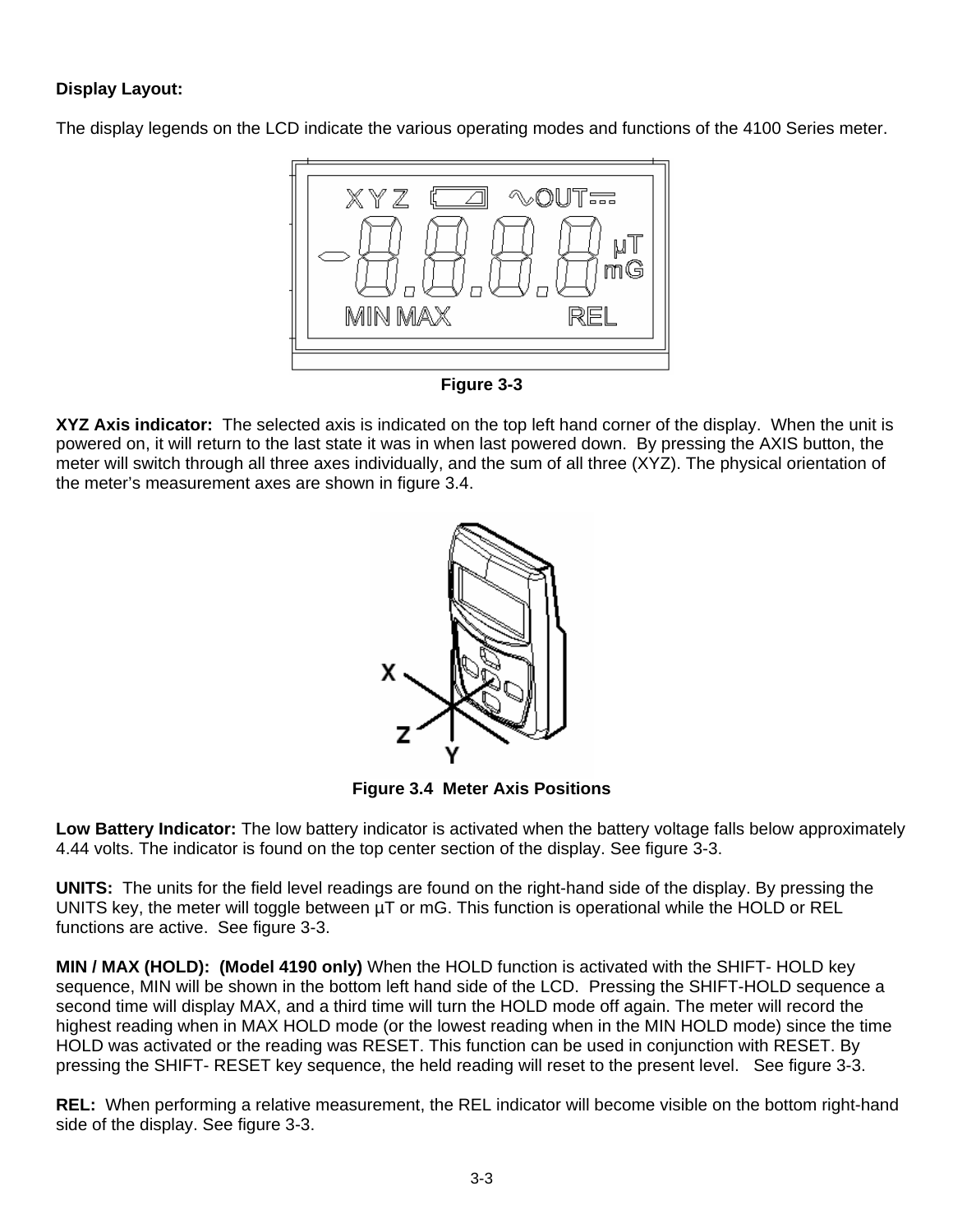**Analog OUTput:** When the analog output is activated, the indicator "OUT" is visible accompanied by either the DC (---) or the AC (~) symbol. This feature is only functional on the Model 4190. By pressing the SHIFT– OUTPUT key sequence the meter will switch between output off, DC OUT, or AC OUT. See figure 3-3. In DC OUT mode the signal is calibrated to 2.0Vdc full scale. In AC OUT the signal is a waveform calibrated to 1.0VacRMS full scale and rolls off at higher frequencies due to the filtering in the output circuit. This is typically ±3% from about 30 to 500Hz, decreasing to -3dB at 20 and 2000Hz. See Fig. 3.5 for a typical response curve. AC output (~) is only available in the single axis modes. In XYZ mode only a DC analog output is available.



**Auto-Ranging Feature:** The 4100 series meters will automatically switch to the high range when a field level of 198mG (19.8µT) is exceeded. If the meter is in the high range, it will switch to the low range when the level drops below 188mG (18.8µT). The only indication of range setting is the location of the decimal point and the corresponding full scale value of the display.

If the 4100 series meter is being controlled remotely, the range may be set to either low, high or auto-range via software commands.

### **Advanced Measurements**

Basic ELF gaussmeter operational procedure is found in Section 1 of this manual. When conducting ELF field measurements, one should take advantage of the features the 4100 series meters have to offer.

When conducting a measurement the user can use the RELATIVE feature to compare field strength between different devices or locations. The user can take an initial reading at a certain location and select the relative option, then move the meter to a different location and the difference will be displayed. When performing relative measurements, the meter may display negative readings. This means the field strength has dropped below the original level and does not mean the field has changed polarity or direction.

The HOLD function will retain the maximum or minimum reading until the held reading is RESET or the HOLD mode is turned off. This is useful for monitoring the magnetic field level at a particular location during a long period of time. Once the feature is activated, the display update rate will appear to have slowed down or even stopped. This is because only the newest minimum or maximum field levels, depending on the MIN or MAX setting will be displayed. Placing the meter in a weaker or stronger magnetic field which crosses the previous MIN or MAX level will change the reading. Perform a RESET to reset the held reading to the present field level.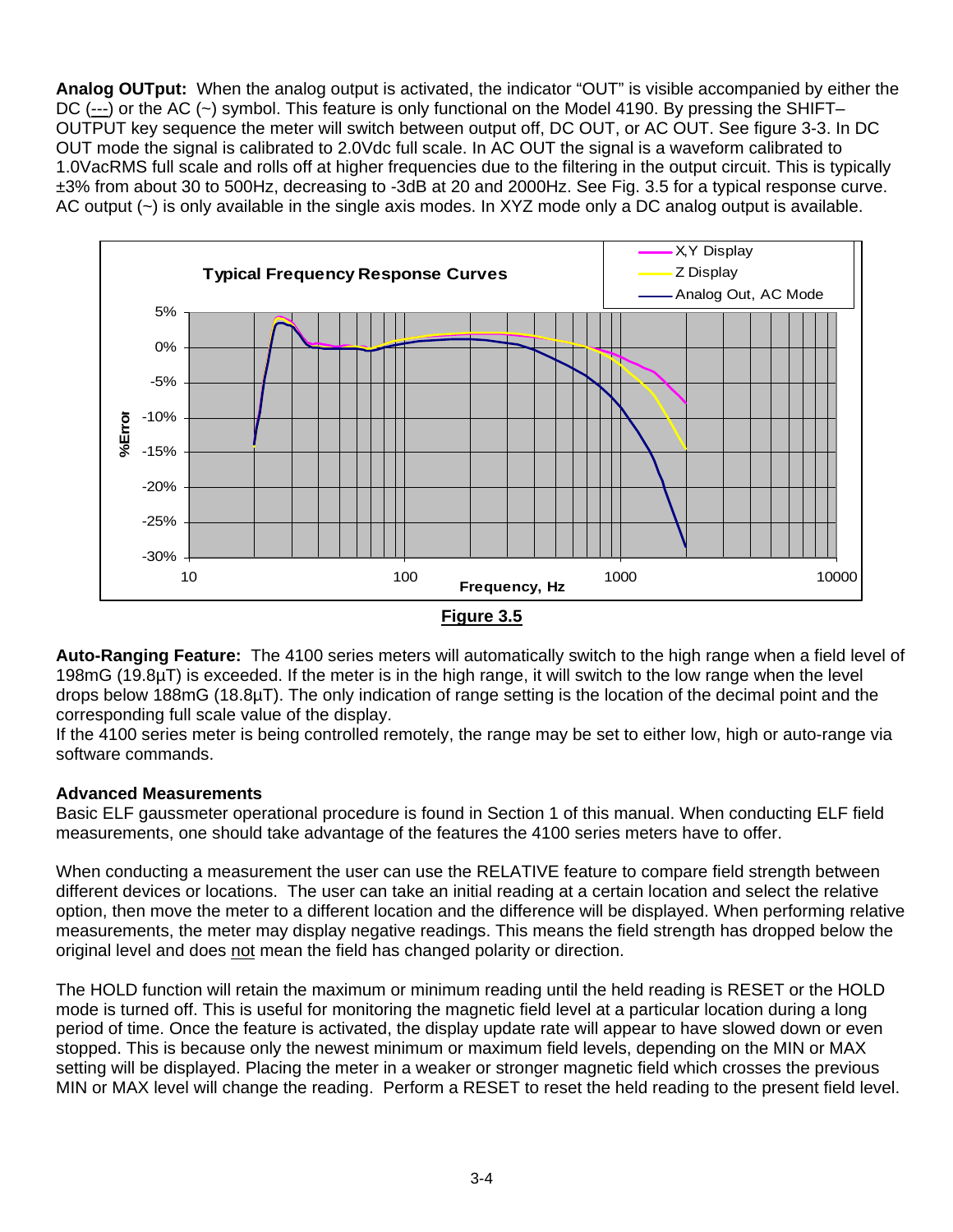# **Section 4 Software and USB Port**

### **Introduction**

The 4100 series is equipped with a USB 2.0 port for software communication and remote control. The 4190 comes with a data logging software program, PC4190. The 4100 may also be powered through the USB port if desired, however to maintain specified accuracy the batteries must remain installed in the meter. Batteries contain ferrous magnetic materials which can alter the sensitivity of field readings if removed. The meter was calibrated at the factory with batteries installed.

### **Using the 4100 USB port for remote control applications.**

The 4100 comes with a CD that contains the 4100 Instruction Manual, USB driver software necessary for remote operation by a computer and a Data Logging application PC4190 which works with the 4190 model only. Once the CD is inserted, follow the installation instructions for installing the software. The installation software will also install the drivers for the meter. Once the software is installed, the powered up meter can be connected to a USB cable and connected to the PC.

### **Software Development with third party Application Programming Interface (API)**

Both the 4180 and 4190 may be controlled by customer written software through the API file **fwb4100.dll**. Many higher level programming languages and development environments allow calls to functions in an API (DLL) file. Refer to the **fwb4100.chm** file on the CD or located in the same folder where you installed the files for the 4100 (typically C:\Program Files\FW Bell\PC4190) for documentation regarding use of the functions in this API. This should be accessible by clicking on: **Start / Programs / FW Bell / 4100 API Help** 

#### **Using the 4190 with the PC4190 Application Program**

The 4190 may be used with the data logging program included on the CD. Click on: **Start / Programs / FW Bell / PC4190** to launch the program. Refer to the Help menu of the program for instructions on its proper use. This should also be accessible by clicking on: **Start / Programs / FW Bell / PC4190 Help** 

| FW Bell Data Logger for 4190 ELF Meter<br>Help                       |                                    |                                      |                               |
|----------------------------------------------------------------------|------------------------------------|--------------------------------------|-------------------------------|
| - Read Only<br>Range:                                                | Logging<br><b>Log Header</b>       |                                      |                               |
| · Xaxis<br>$\bullet$ Y-axis<br>$\bullet$ 7-axis.<br><b>C</b> XYZ Sum | File<br>Append<br>C Overwrite      | <b>Begin Logging</b><br>Stop Logging | Open<br>Interval<br>(seconds) |
| Start to Read                                                        | Meter connected to<br>Host PC - OK |                                      | Exit                          |